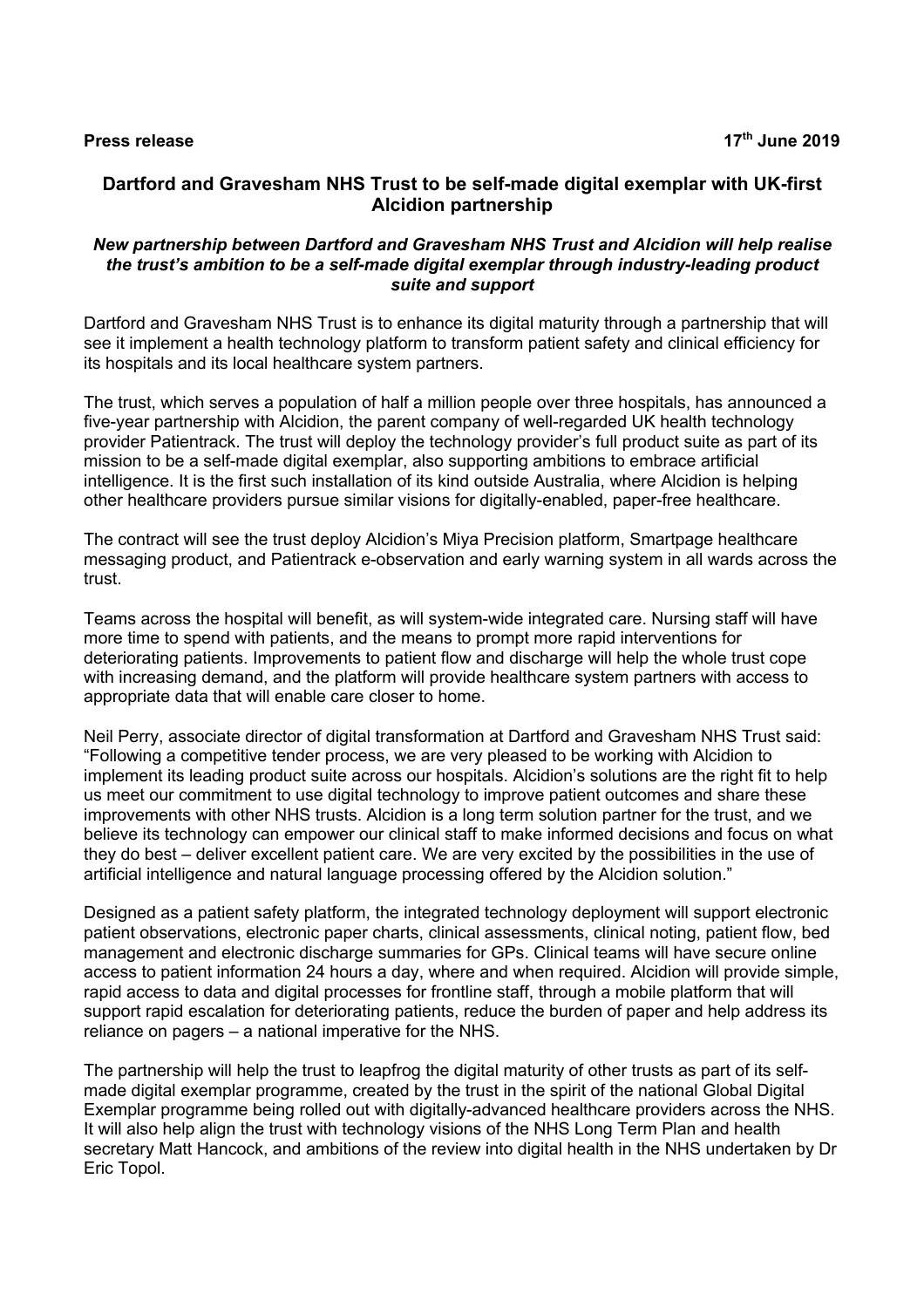The platform will harness data from multiple systems, and provide a single dashboard for events inside and outside the hospital. This will help to support an alliance with the trust's partner Guy's and St Thomas' (GSTT) NHS Foundation Trust.

"We will have real time clinical information to share into the Alliance's Shared Care Record for when we refer emergency or elective patients. This should strengthen the Alliance's ability to keep patients nearer to home, with the GSTT specialists able to better advise and inform Dartford and Gravesham clinicians on the best course of action based on the real-time data insights. We hope this will see fewer emergency transfers and more patients cared for locally," said Perry.

The new partnership has had strong clinical buy in from the outset, and nursing leads have been clear on the implications of the new platform. Phillipa Wakefield, Dartford's lead nurse informatics officer, said: "We have seen the impressive results of Patientrack at other hospitals in helping to improve patient safety and clinical effectiveness. With the additional functionality of Alcidion, our nursing staff will have mobile technology that cuts the time they spend doing observations, escalations and assessments. It will also help us reduce unnecessary deterioration, through earlier interventions and improved alerting and communication".

Other advances made possible with Alcidion include the ability to use Miya's natural language processing (NLP) capability to take free text clinical narrative and code that into SNOMED.

"The NLP capability of the Miya platform is very impressive," added Perry. "The digitalisation of doctors' noting is uncommon across the NHS; with Alcidion, this technology is built-in and makes achieving this goal a real possibility from initial clerking through to discharge summaries. Our surgeons and anaesthetists are keen to explore developing the solution for pre-operative, interoperative and post-operative surgery with tight coupling to our ePresccribing and Medicines Administration system. We are in early discussions on the need for anaesthetic monitors integrations."

Alcidion's UK General Manager, Donald Kennedy, said: "Dartford and Gravesham is incredibly impressive in its digital health ambitions, and will become an important reference site as one of the pioneers of using real-time data and mobile devices to improve patient safety. We look forward to supporting the trust on its digital health journey."

Alcidion's Managing Director, Kate Quirke, said: "This is a major win for Alcidion, and is the first integrated installation of the complete product platform – Miya Precision, Patientrack and Smartpage – outside of Australia. This contract is solid proof that we can introduce an innovative new technology solution to the UK market."

### **ENDS**

## **Notes to editors**

### **About Alcidion**

Alcidion Group Limited (ASX:ALC) has a simple purpose: to make healthcare better with smart, intuitive solutions that meet the needs of hospital and allied healthcare, worldwide. The Group consists of three healthcare software companies; Alcidion Corporation, Patientrack and Smartpage, and MKM Health, an IT solutions and services provider. Each company brings a complementary set of products and skills that create a unique offering in the global healthcare market; solutions that support interoperability, allow communication and task management, and deliver clinical decision support at the point of care to improve patient outcomes. With over 25 years of combined healthcare experience, the Alcidion Group of companies brings together the very best in technology and market knowledge to deliver solutions that make healthcare better for everyone. www.alcidion.com